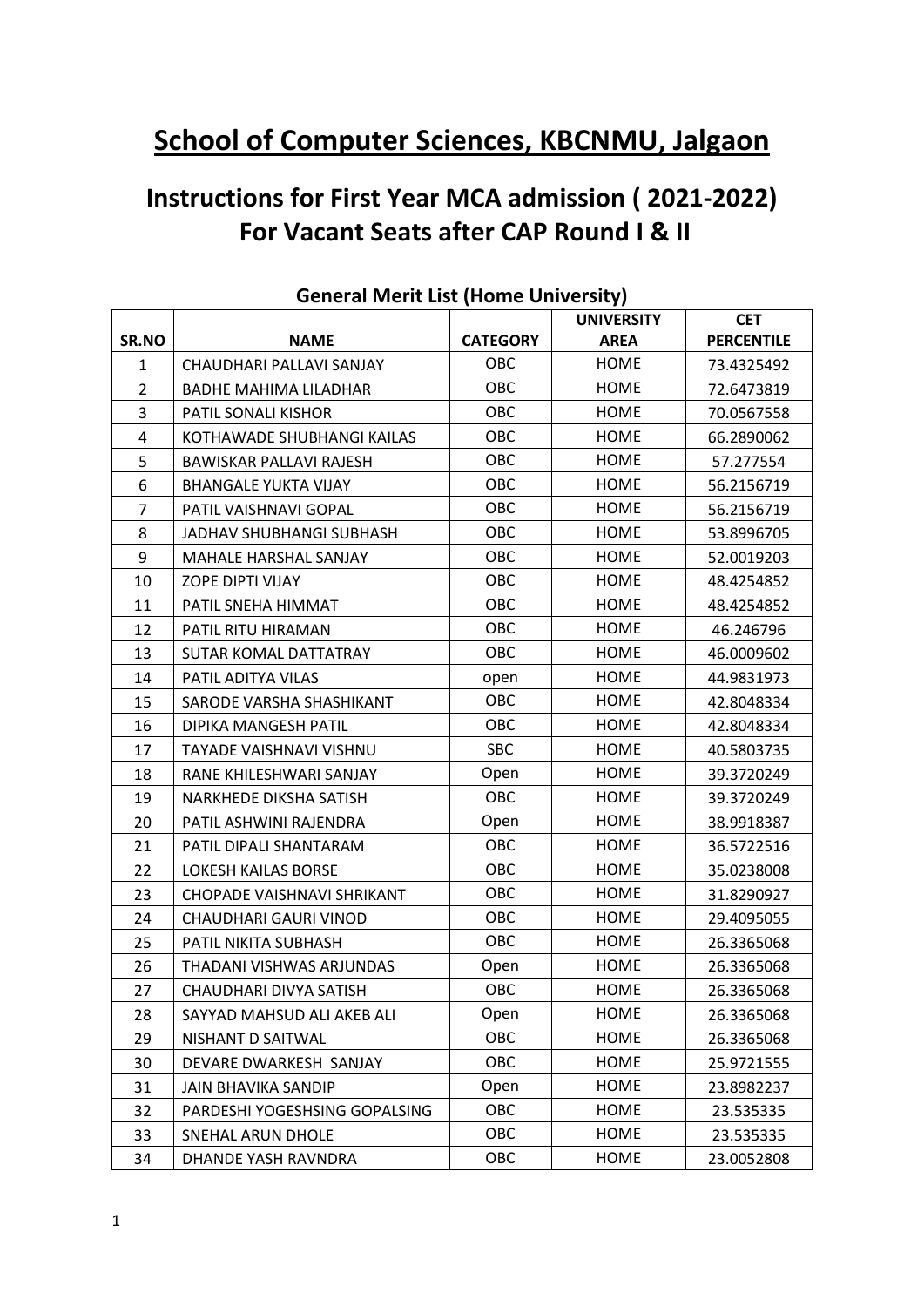|       |                                  |                 | <b>UNIVERSITY</b> | <b>CET</b>        |
|-------|----------------------------------|-----------------|-------------------|-------------------|
| SR.NO | <b>NAME</b>                      | <b>CATEGORY</b> | <b>AREA</b>       | <b>PERCENTILE</b> |
| 35    | CHAUDHARI PANKAJ GANESH          | OBC             | <b>HOME</b>       | 23.0052808        |
| 36    | TEJAL J CHAUDHARI                | OBC             | <b>HOME</b>       | 22.4276822        |
| 37    | PATIL PRATIKSHA DATTATRAY        | OBC             | <b>HOME</b>       | 21.9491119        |
| 38    | <b>MALI PRANALI PRAKASH</b>      | OBC             | <b>HOME</b>       | 21.949119         |
| 39    | <b>TABADE PAWAN ARUN</b>         | OBC             | <b>HOME</b>       | 20.4503845        |
| 40    | PATIL ANKITA ANIL                | OBC             | <b>HOME</b>       | 19.5775324        |
| 41    | SATHE PRANATI ARUN               | <b>NT1</b>      | <b>HOME</b>       | 19.5775324        |
| 42    | <b>BHANGALE DHANSHRI NITIN</b>   | OBC             | <b>HOME</b>       | 17.7590626        |
| 43    | DIPTI SURESH MAHAJAN             | <b>OBC</b>      | <b>HOME</b>       | 17.7590626        |
| 44    | <b>PATIL NEHA KISHAOR</b>        | <b>OPEN</b>     | <b>HOME</b>       | 16.9260344        |
| 45    | TALELE SHUBHANGI GAJANAN         | OBC             | <b>HOME</b>       | 13.9143171        |
| 46    | PATIL VAISHNAVI PRABHAKAR        | OBC             | <b>HOME</b>       | 13.9143171        |
| 47    | PATIL YOGESH PRALHAD             | <b>OBC</b>      | <b>HOME</b>       | 13.9143171        |
| 48    | RAJPUT AKANKSHA RAJKUMARSINH     | <b>OPEN</b>     | <b>HOME</b>       | 13.2094471        |
| 49    | <b>BONDE DHANRAJ PRAKASH</b>     | OBC             | <b>HOME</b>       | 13.0292847        |
| 50    | MEGHA SUBHASH PAWAR              | <b>OBC</b>      | <b>HOME</b>       | 13.0292847        |
| 51    | SAPKALE GAURAV SUDHIR            | OBC             | <b>HOME</b>       | 12.4771146        |
| 52    | <b>GAYTRI NANABHAU PATIL</b>     | OBC             | <b>HOME</b>       | 11.0124497        |
| 53    | SWAPNIL PRUTHVIRAJ PATIL         | <b>OBC</b>      | <b>HOME</b>       | 11.0124497        |
| 54    | PATIL BHUSHAN GULABRAO           | OBC             | <b>HOME</b>       | 10.7537206        |
| 55    | ANGHA HIMATRAO JADHAV            | OBC             | <b>HOME</b>       | 8.6049066         |
| 56    | <b>PATIL ATUL BHARAT</b>         | <b>OBC</b>      | <b>HOME</b>       | 7.9404705         |
| 57    | SONAWANE SUKNYA BHAGWAN          | OBC             | <b>HOME</b>       | 7.0091215         |
| 58    | KULKARNI YOGESH DATTATRAY        | <b>OPEN</b>     | <b>HOME</b>       | 7.0091215         |
| 59    | <b>BAGUL YOGESHWARY RAVINDRA</b> | <b>OBC</b>      | <b>HOME</b>       | 6.5177591         |
| 60    | SONAWANE KOMAL NAVAL             | <b>SC</b>       | <b>HOME</b>       | 1.1076529         |

#### **General Merit List (Other than Home University)**

| SR.NO | <b>NAME</b>                  | <b>CATEGORY</b> | <b>UNIVERSITY</b><br><b>AREA</b> | <b>CET</b><br><b>PERCENTILE</b> |
|-------|------------------------------|-----------------|----------------------------------|---------------------------------|
| 01    | <b>GUJARATHI NEHA CHETAN</b> | <b>OPEN</b>     | <b>OUM</b>                       | 42.5348056                      |
| 02    | JADHAV MOHIT KARANSING       | <b>OPEN</b>     | <b>OUM</b>                       | 28.3687294                      |

#### **Instructions:**

- 1. The Institute level round of spot admission would be conducted for seven vacant seats , (Home University: 04 [OBC (02), open (02)], other than Home University: 01, All India Seat: 02) at 11.00 am sharp in Room No. 102 at School of Computer Sciences.
- 2. Grievance, if any pertaining to this merit list would be entertained between 10 am to 11 am by the spot admission committee in Room No: 102
- 3. Candidate should bring all original prescribed documents for this spot admission round.